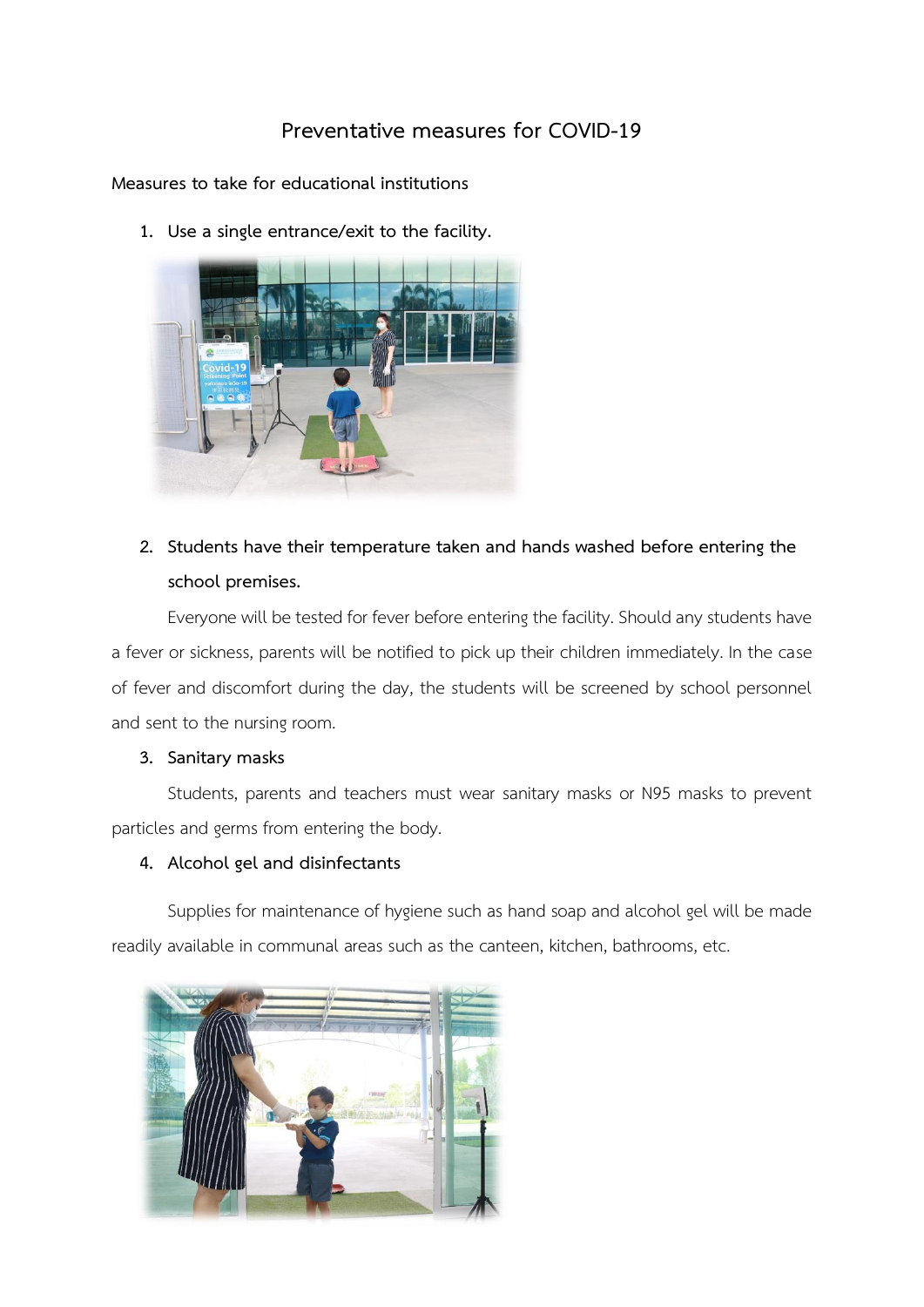#### **5. Hand washing**

Students should regularly wash their hands before entering the buildings and classrooms, as well as before and after eating, and after using the restroom with hand soap disinfectant.



#### **6. Lunch break protocol**

Students maintain at least 1 meter distance from one another in communal areas and do not sit too closely together to prevent spread of germs.

#### **7. Disinfecting of classrooms**

Each day after classes are dismissed, all surfaces including chairs, desks, floors, and cabinets will be disinfected using 95 percent alcohol and chlorine solutions.

#### **8. Disinfecting restrooms**

The school disinfects all areas in the restroom, including washbasins, floors, door knobs and bathroom walls using 95 percent alcohol and chlorine bleach to kill germs during breaks and upon school dismissal every day.

# **9. Disinfecting the building**

Stairs and walkways within the school are disinfected throughout the day with 95 percent alcohol and chlorine bleach during breaks and after school.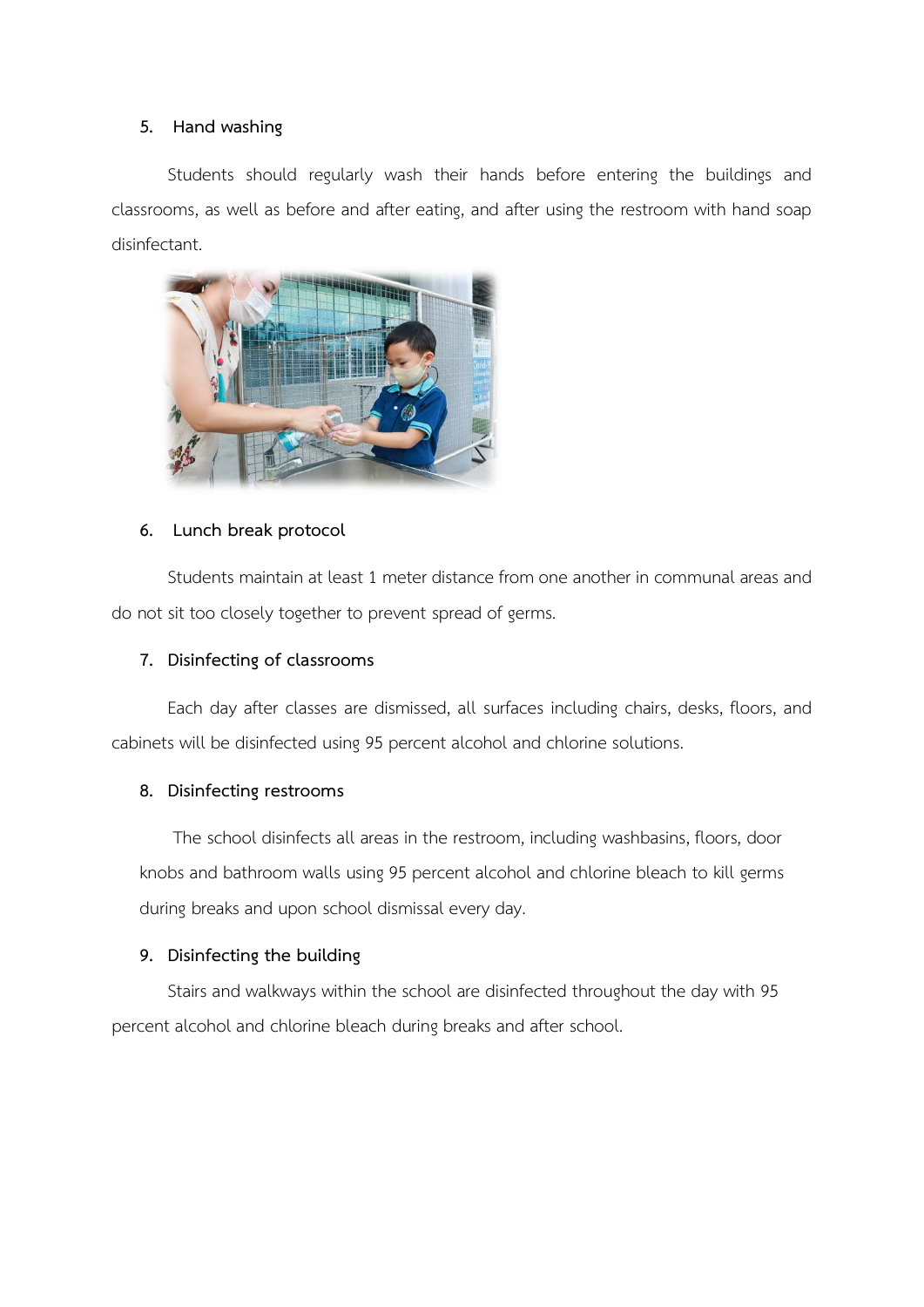#### **10. Disinfecting schedule**

The school's cleaning staff disinfects daily at these times.

- 06.00 a.m. (The buildings are opened.)
- 09.00 a.m. (After students go up to their classrooms.)
- 10.30 a.m. (After students' morning break.)
- 1.00 p.m. (After lunch break.)
- 2.30 p.m. (After students' afternoon break.)
- 5.00 p.m. (After school is dismissed.)

# **11. Ozone deep cleaning**

The school has arranged for there to be a deep ozone cleaning within the buildings and classrooms.

# **12. Disinfecting classrooms and computer rooms**

Computer rooms are disinfected thoroughly by spraying 95 percent alcohol upon finishing the last class within that room. Dining areas are cleaned with 95 percent alcohol and chlorine disinfectant during all breaks and after school.

# **13. Student leaders are appointed**

Student leaders are appointed and assigned to stay informed of preventative guidelines and measures to prevent spread within educational institutions.

# **Keeping students well-informed**

1. Inform students of areas where COVID-19 has spread. The COVID-19 situation and high-risk areas can be viewed at the Department of Disease Control's website.

2. Instruct students to avoid traveling to outbreak areas.

3. The institution provides information to students and families, emphasizing proper hygiene practices such as frequent washing of hands and wearing a mask.